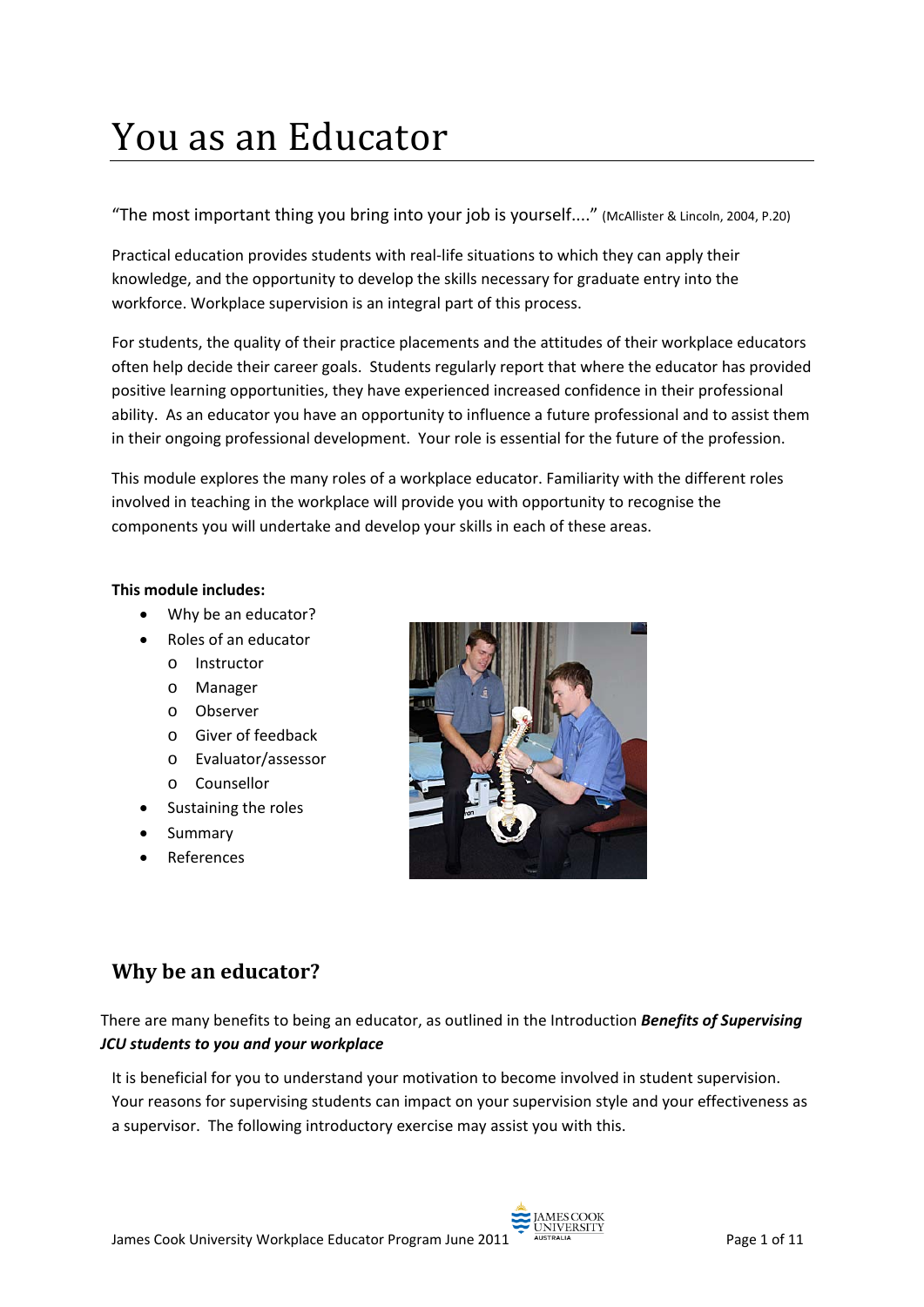#### **Ask yourself:**

 $\mathbb{Z}$ 

- What is my motivation for supervising students?
- How would I describe myself as an educator?

#### **Consider the following questions and record your answers to review later.**

- What qualities do you believe make an effective educator?
- What qualities would you like to develop as an educator?

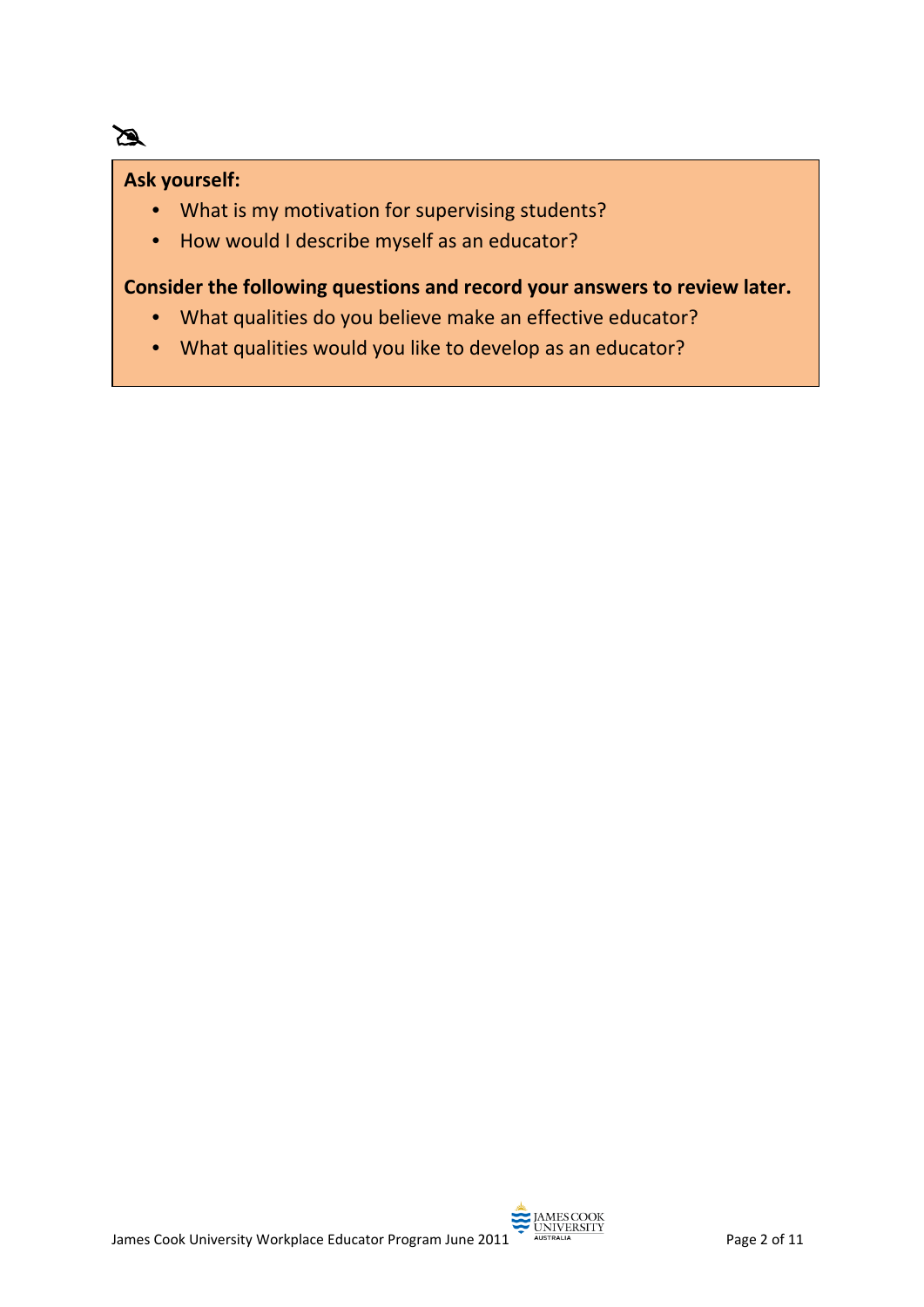# **Roles of an Educator**

Turney et al. (1982 cited in Best & Rose 2005, p48) describes the following roles of an educator in the workplace:

- Manager
- Instructor
- Counsellor
- Observer
- Giver of feedback
- Evaluator/assessor





**Define what these roles mean to you in your current workplace.**

**What are some of the tasks associated with these roles?**

**How might these tasks differ when you have a student present?**

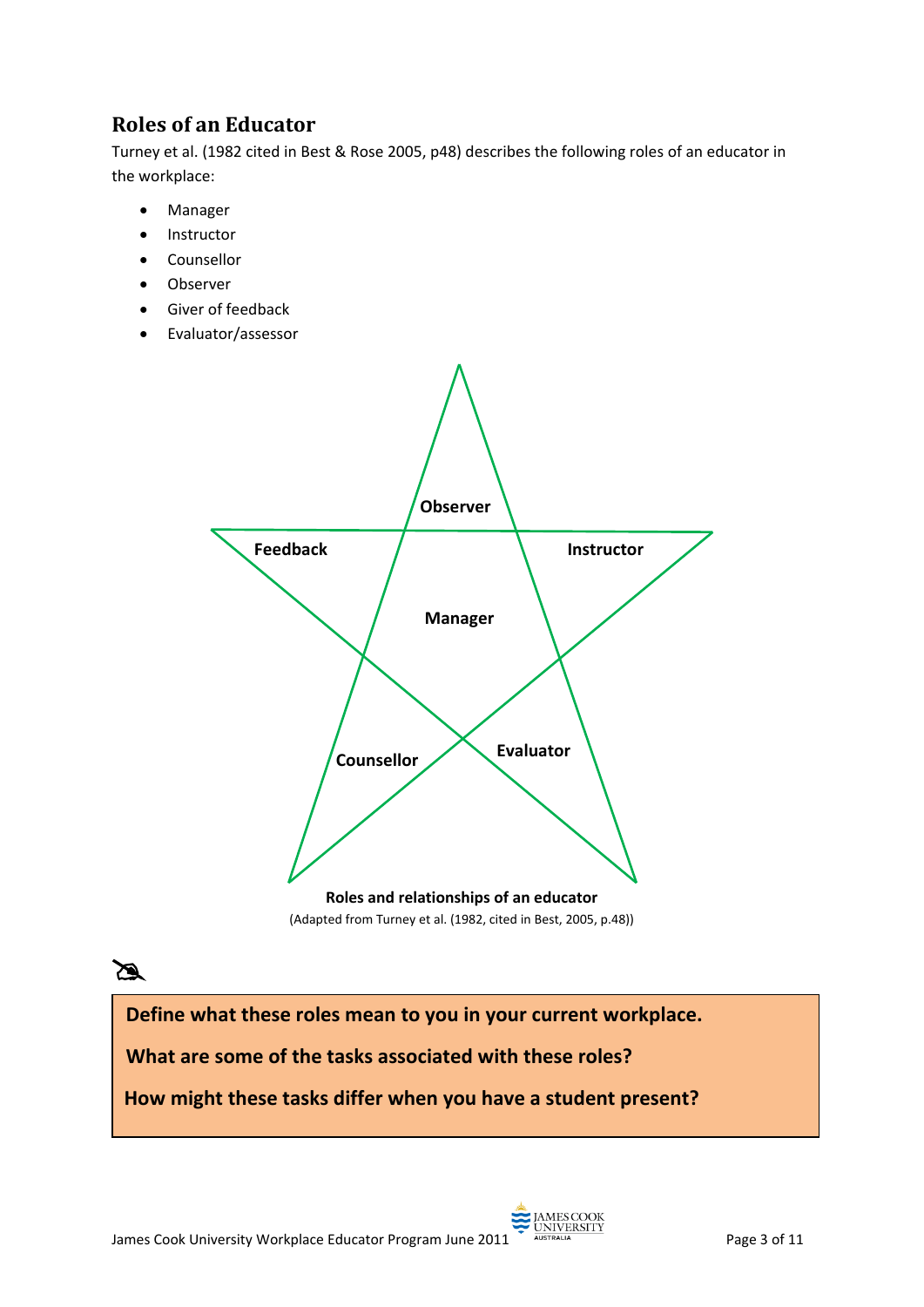## **Manager role**

The manager role is central to all the other roles as you can see by the above diagram. Your role as a manager requires many skills but particularly the skills of planning, organisation, networking and motivating. This role will be explored in further detail in the module **Managing a Placement**.

# X

**Make a list of the tasks involved to plan and organise for a student to arrive in your workplace on placement.**

**Who else in your workplace needs to be consulted about having a student on placement?**

#### **Instructor role**

The role of instructor is to share knowledge with the student. Be aware that there is no expectation that you *know* everything. As an instructor, you will continue to learn and develop which is one of the benefits of being a workplace educator. An important aspect of the instructor role is the identification of learning opportunities in your workplace. It is also important to consider how these opportunities can be developed over the duration of the placement.

In providing these learning opportunities you, as an instructor, may:

- demonstrate skills
- teach new skills
- model life-long learning
- apply learning styles
- give explanations
- ask and answer questions
- facilitate reasoning and reflective learning
- encourage problem solving and professional thinking
- incorporate observer/ assessor/ feedback roles

(Marriott & Galbraith, 2005)

Ways to enhance student learning, including information about different learning styles, is covered in more detail in the module **Facilitating Student Learning.**

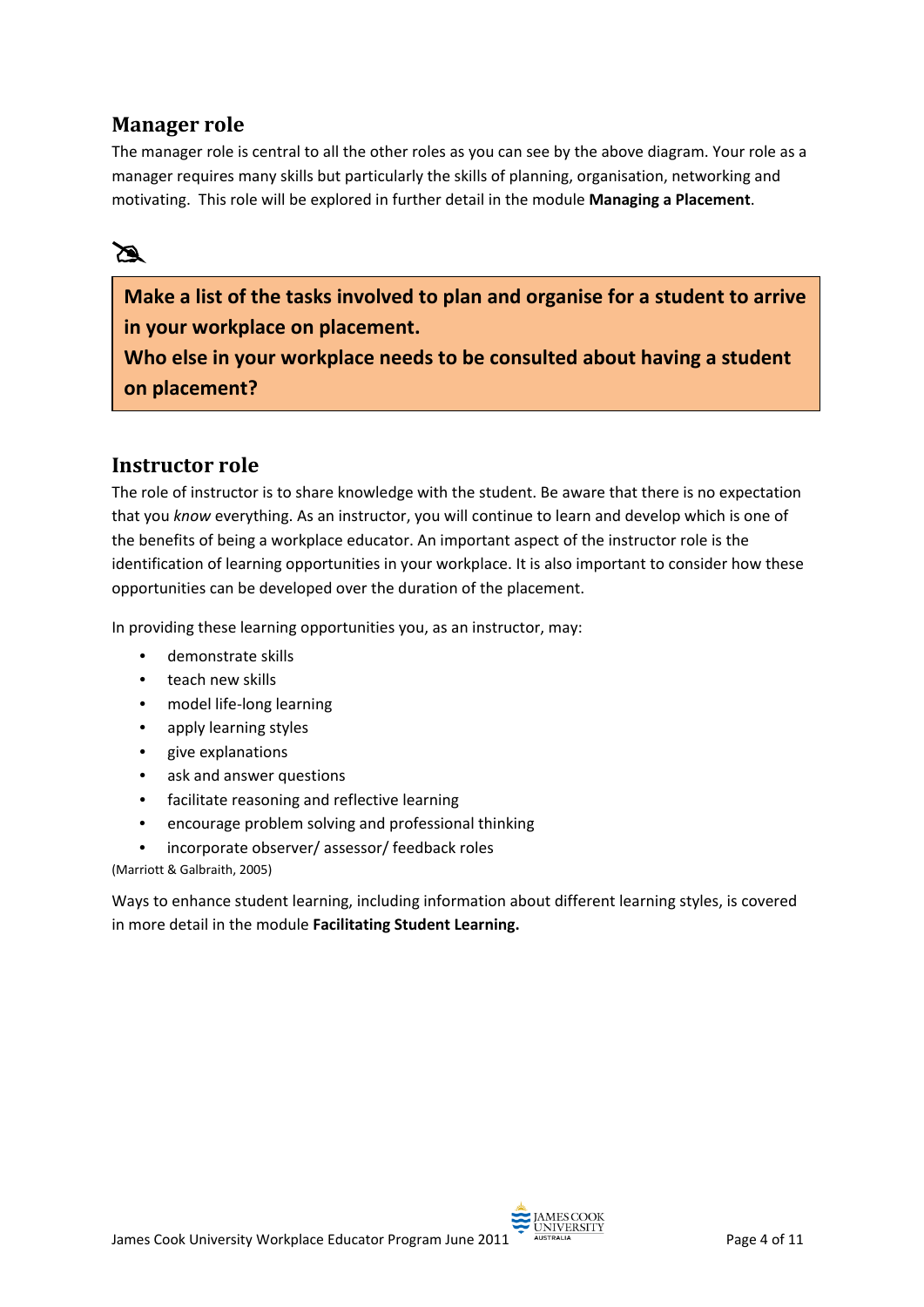# X

**Think about how you would respond to a student who asks you for information on something you know little or nothing about. What might you say to the student?**

**Identify possible learning opportunities for a student in your usual daily routine.**

**Identify possible learning opportunities across the duration of the placement and how they can be graded as skills improve.**

## **Observer role**

Your role as an observer is the key role in allowing you to provide feedback and evaluate or assess the student. You need to have a plan on how you will:

- purposefully observe performance regularly;
- set up opportunities to allow the student to perform;
- allow time to observe the student; and
- record observations.

(Marriott & Galbraith, 2005)

Students need to be made aware in advance for planned observation. Planned or direct observation is most effective when tasks and objectives are negotiated and defined prior to the observation session and when they are followed by feedback and reflection regarding student performance.

Incidental or indirect observation will also occur during the placement and students should be aware of this. For example, the workplace educator may note a student's interaction with other staff, may check on a student's compliance with workplace policy, may overhear a student's interaction with client when not in the same room, may regularly check documentation or report writing by the student, or may ask other staff or clients about the student's performance.

You will need to plan how you will record the student's performance during the observation to allow you to refer back to it during feedback and evaluation sessions. A notebook in your pocket to jot down notes can be a good reminder, allowing your formal record to be more accurate. Using a video camera can be very useful in certain situations to assist with student reflection of certain activities as well as a tool for evaluation of student performance. The role of evaluator is explored further in the module **Evaluating Performance.**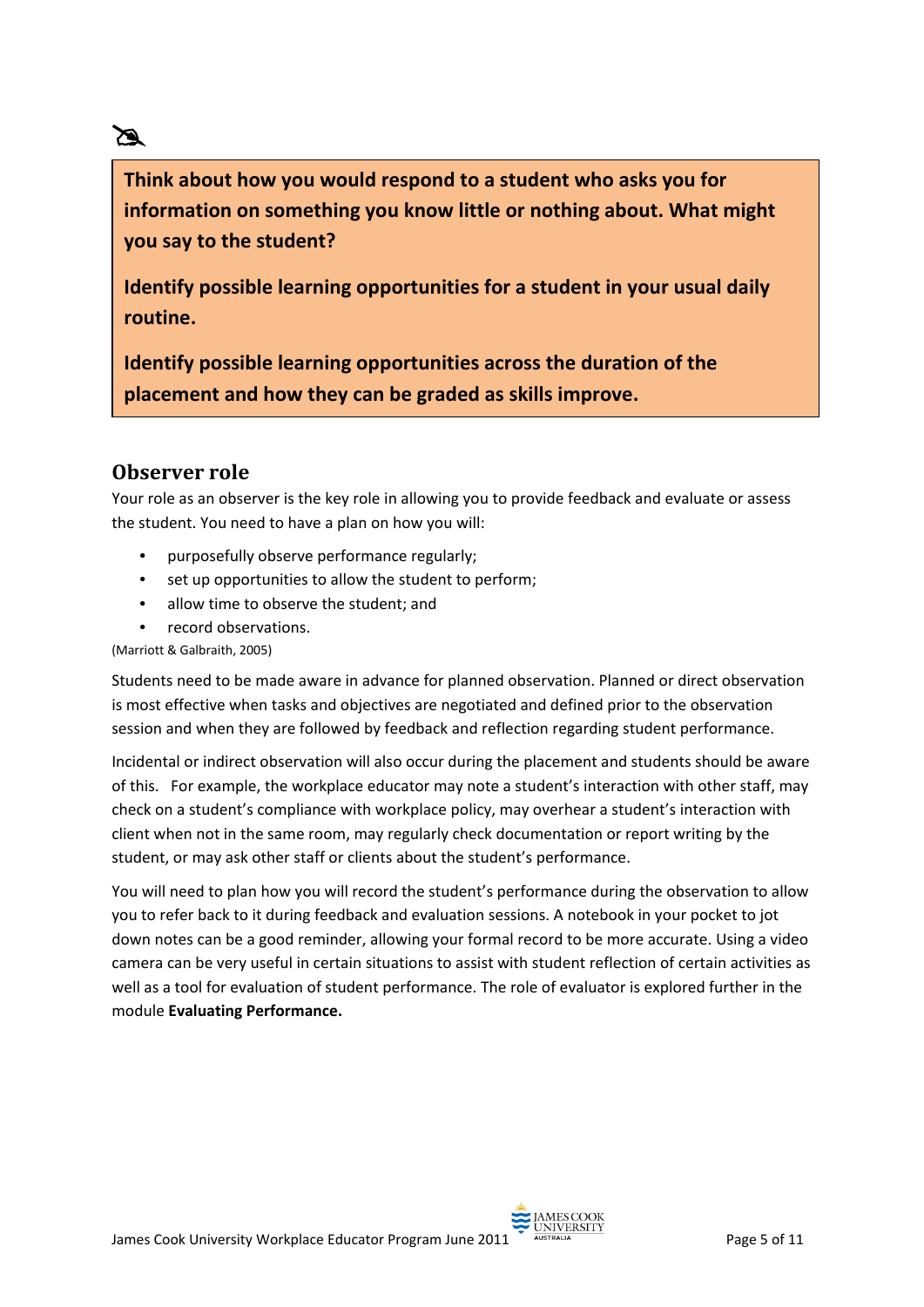#### **Consider what opportunities you will have available to observe students.**

- How will you structure planned observation times or sessions?
- How will you record your observations (both planned and incidental)?



## **Feedback role**

X

Your role in giving feedback is essential to allow the student to develop and get the most from their placement.

The essentials of feedback are:

- to provide timely and effective feedback to improve performance;
- to provide ongoing feedback throughout placement;
- to provide constructive feedback to remediate or reinforce; and
- to be open to receive feedback yourself.

These are explored further in the module **Optimising Feedback.**



#### **Think of a situation where you have received negative feedback.**

- Why did you perceive this feedback as negative?
- Was the feedback helpful and in what way?
- How could it have been delivered more effectively?

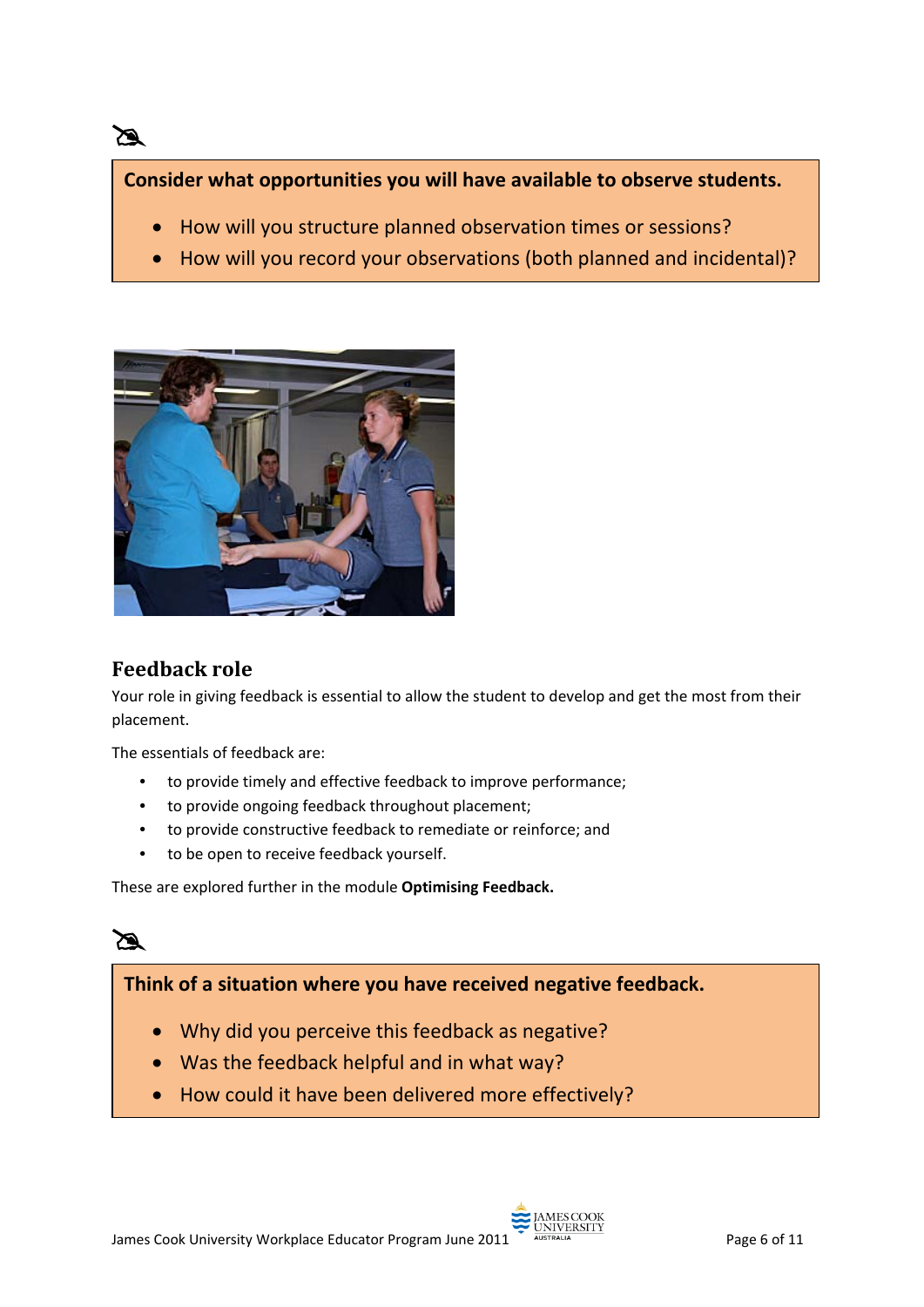## **Evaluator/Assessor role**

The assessor role can be the most challenging role for you as an educator. It is closely linked to your roles of observer and provider of feedback but can be at odds with your role as counsellor. This role is described and discussed further in the module **Evaluating Performance.**

# X

**Why should educators in the workplace be required to evaluate student performance while on placement?**

**Are there any aspects of your workplace that will impact on your ability to evaluate the student e.g. availability of clients/services, complex case loads, limited opportunity for observation?**

## **Counsellor role**

Although the definitions of counselling are very broad, the Macquarie dictionary defines counselling, in part, as:

- advice; opinion or instruction given in directing the judgement or conduct of another;
- interchange of opinions as to future procedure; consultation; deliberation;
- wisdom; prudence;
- deliberate purpose; plan; design;
- to give counsel to; advise;
- to urge the doing or adoption of; recommend; and
- to give counsel or advice.

(The Macquarie Dictionary, 1991)

While on placement students will encounter a myriad of experiences. Some of these may impact adversely on the student's performance. The student may or may not be aware of this impact.

While it is important to offer support and consider problem solving if appropriate, you also need to recognise your limitations in this role and contact the University for advice or assistance earlier rather than later.

It is important to maintain student confidentiality and to consider a range of options to be negotiated with the student and the university as appropriate (McGartland, 2005).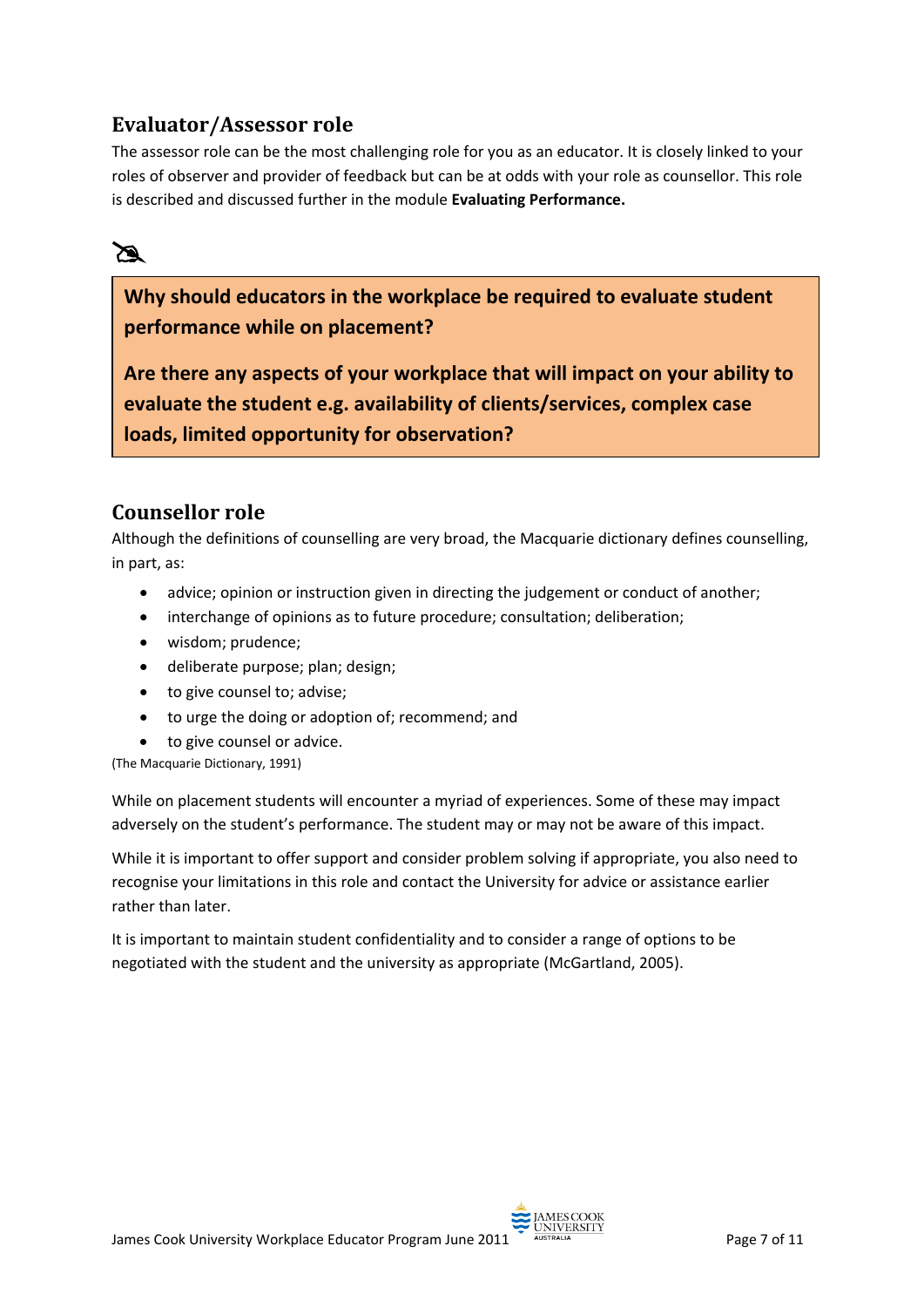# **You have a student on placement. The student is distracted and unusually quiet and you have noted a drop in performance.**

- Use the above definitions to plan a range of actions you could take.
- Consider the advantages and disadvantages of each in the context of your role as an educator.

#### **Sustaining the roles**

X

As outlined in this module, there are significant responsibilities associated with being an educator in the workplace.

While the benefits of student supervision are significant, it is also important to acknowledge the associated demands and pressures on the educator and to recognise the early warning signs of 'burnout'. These are physical and emotional exhaustion, feelings of frustration, memory problems and loss of one's sense of humour (McAllister, 2005).

Sustaining satisfaction and enjoyment of the workplace educator role is possible provided you put in place some important strategies to balance the variety of demands associated with practical education.

Strategies that will assist you to find satisfaction and meaning in your role and, as a consequence, prevent burnout include:

- recognising the opportunities for personal and professional development afforded to you by being an educator;
- practising skills needed to be a successful educator such as giving effective feedback, structuring good learning opportunities, using observation to evaluate student performance and general communication skills;
- exploring and developing self awareness; identify what is important to you in your life and in your work;
- exploring your relationship in regards 'control' do you need to practice stepping back if you are too controlling or do you need to be more assertive in situations?;
- seeking out a professional mentor who will provide you with support, feedback and the opportunity to reflect on your own performance;
- developing skills of prioritisation and consciously choose what is important to focus on;
- taking time to develop and enjoy the relationship you establish with your student;
- acknowledging and accepting your fallibility forgive yourself when things go wrong and be open with students when this occurs;
- gaining support from managers and colleagues find ways to safely debrief when things become intense and ways to share the workload involved with student supervision; and

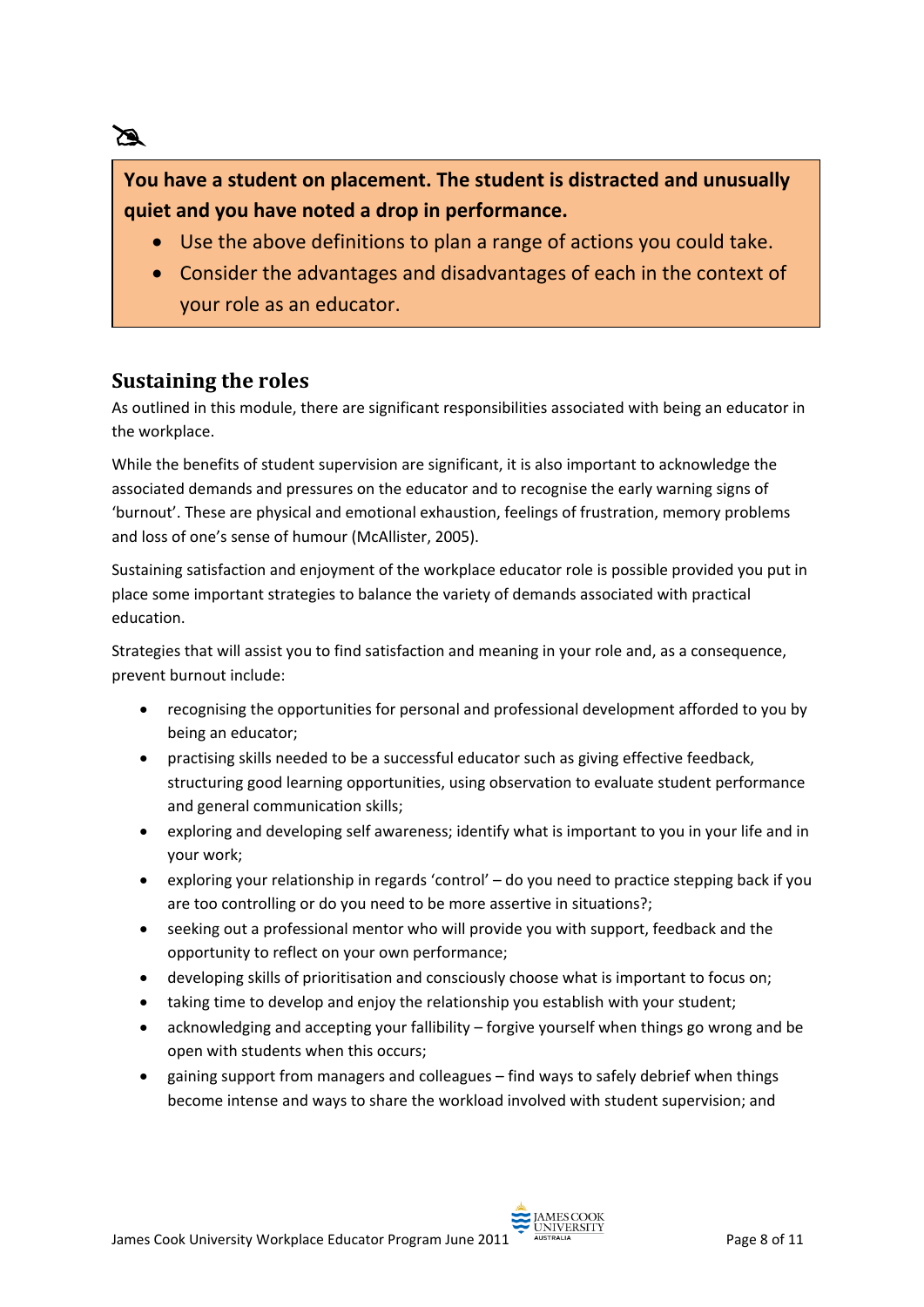• celebrating your successes as an educator – recognise the valuable contribution you are making to your profession and to individual student development.

(Adapted from McAllister, 2005).

# X

#### **Consider the following questions and write a brief reflection on each.**

- What are the ideas, qualities or characteristics that you value most in your life?
- How are these expressed in your various life roles (worker, educator, parent, friend etc.)?
- What is your relationship with control? Do you need to practise stepping back or do you need to be more assertive?
- What supports do you have in place in your work situation? How could you establish better support mechanisms?

#### **Summary**



**Review your answers to the questions asked earlier in the first activity of this module.** 

- What are your motivations for supervising students?
- How would you describe yourself as a supervisor?
- What qualities do you believe make an effective educator?
- What qualities would you like to develop as an educator?

**How do your answers compare with the information you now have?**

This module has outlined the main roles that are associated with being a workplace educator. These are:

- Manager;
- Instructor;
- Counsellor;
- Observer;
- Giver of feedback; and
- Evaluator/assessor

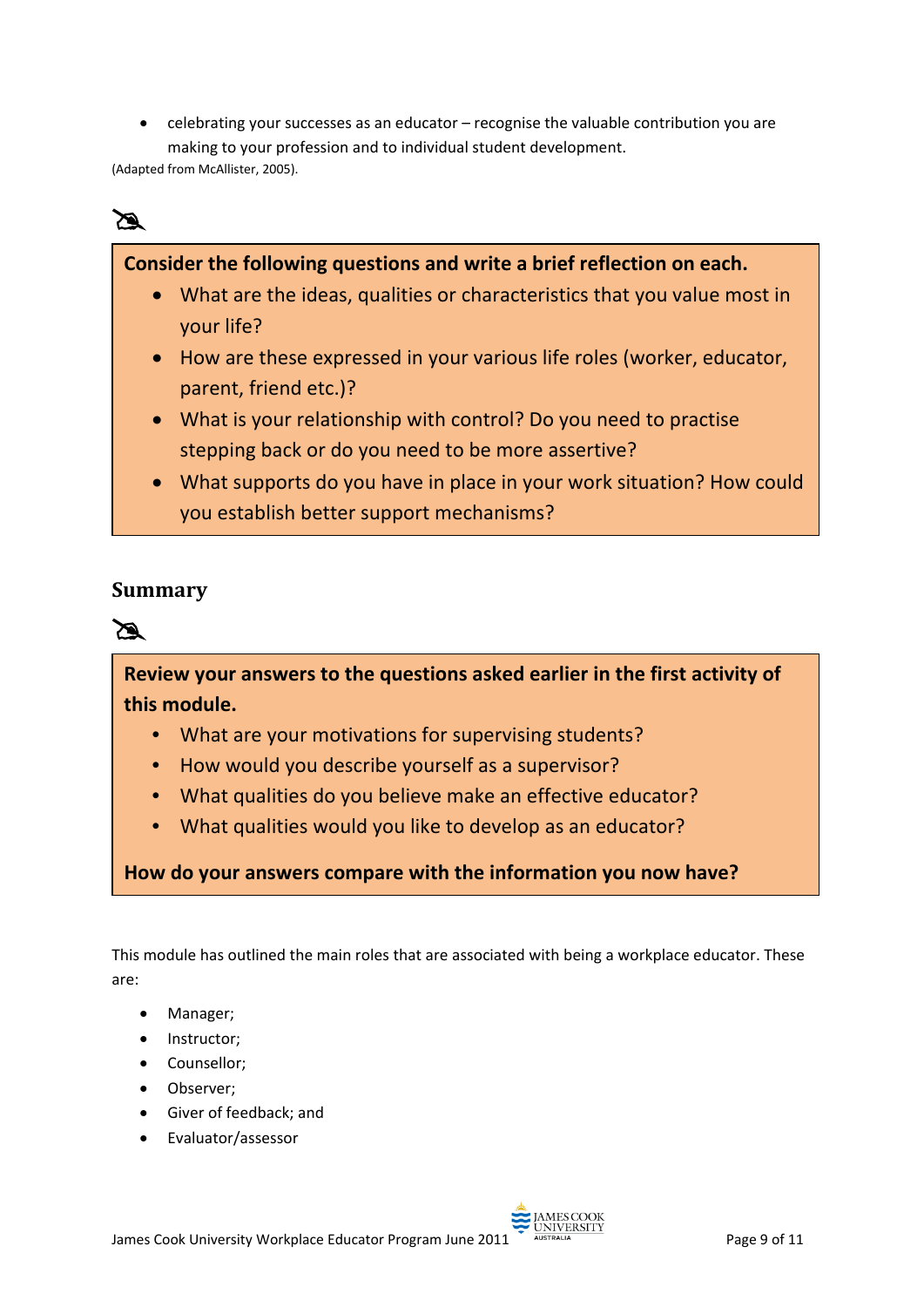Being an educator involves components from all six roles and at different times during the placement one role will become more important than another. For example, the manager role is likely to take priority during the planning and set up of a placement, while the evaluator role comes to the fore at the end of the placement.

The following list summarises aspects from all roles that contribute to being an effective workplace educator:

- Enjoying the student experience;
- Being well prepared when the student commences;
- Planning your orientation well;
- Being aware of the requirements of the placement;
- Understanding the student's learning needs;
- Having an ability to give appropriate feedback;
- Holding clear expectations;
- Promoting your profession in a positive manner;
- Putting regular time aside for students to ask questions and receive feedback;
- Allowing students to learn not just be told;
- Communicating well;
- Being able to grade challenges and expectations for students of different levels;
- Offering flexible learning environments around individual student's needs;
- Having a diversity of styles and therapeutic approaches;
- Giving students the opportunity to observe and model from a variety of practitioners;
- Demonstrating your clinical reasoning;
- Being able to articulate your own knowledge limitations;
- Being comfortable and flexible in your role;
- Understanding the roles of an Educator and the boundaries that need to be in place given potentially conflicting roles (e.g. counsellor and assessor roles);
- Holding an intuitive grasp of each situation and displaying the skills and understanding required; and
- Having insight into your own and the students learning styles.

Being a workplace educator brings many benefits; however the demands of the role on the individual need to be acknowledged and managed to ensure the role can be sustained and enjoyed over time.

The various roles of the workplace educator are explored in more depth in other modules in this package.

**Managing a Placement Facilitating Student Learning Optimising Feedback Evaluating Performance**